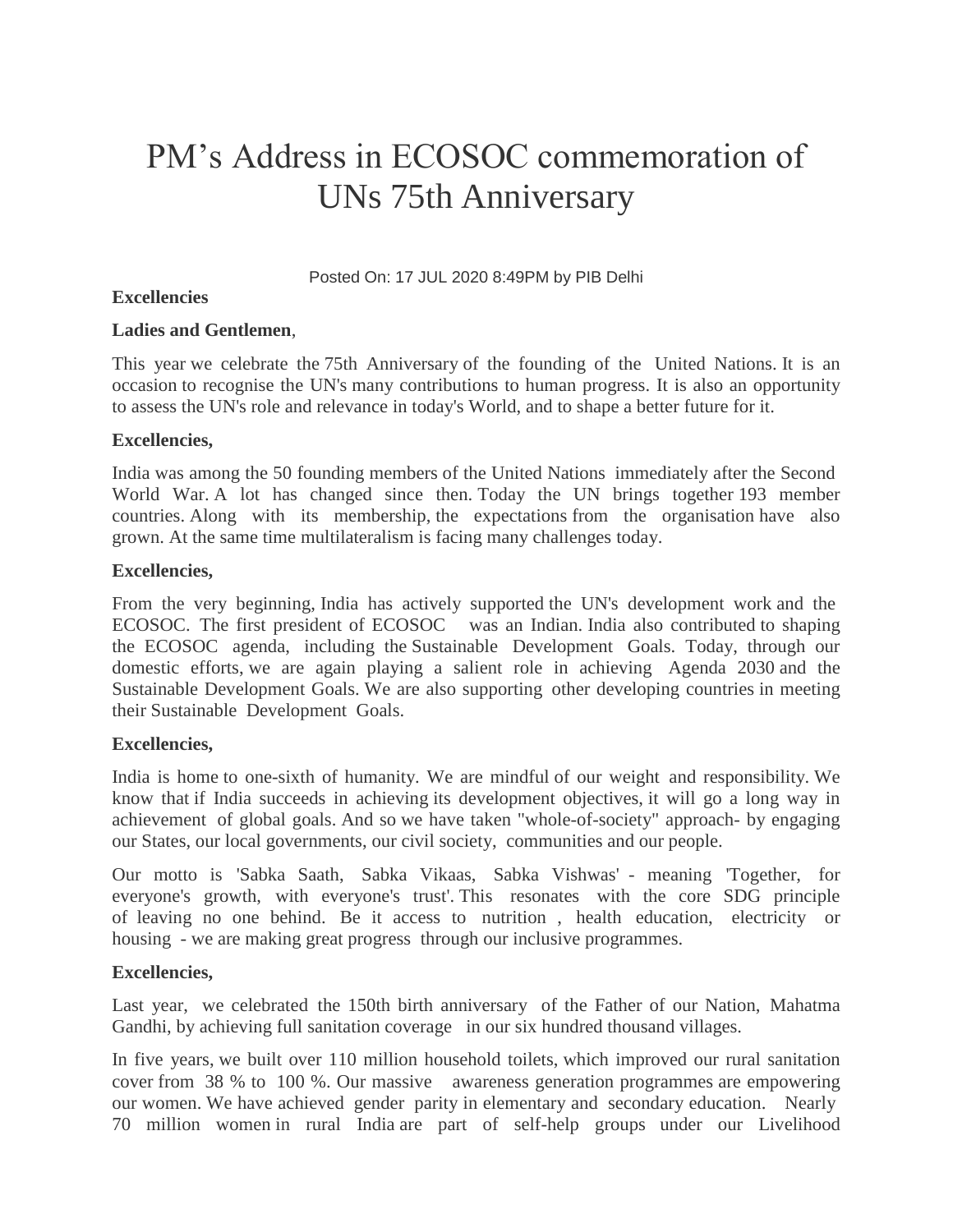Mission. They are transforming lives and livelihoods on a big scale. Over a million women are elected representatives of our local governments, leading the process of participatory development. In the last six years, we opened 400 million bank accounts for the unbanked, out of which 220 million are owned by women. We have leveraged the power of technology for financial inclusion. This is based on the trinity of a unique identity number, a bank account, and a mobile connection for everyone. It has allowed us to make Direct Benefit Transfers of 150 billion dollars to over 700 million persons.Our food security programmes reach 813 million citizens.

Our 'Housing for All' programme will ensure that every Indian will have a safe and secure roof over her head by 2022, when India completes 75 years as an independent nation. By then, 40 million new homes would have been made under this programme - more than the total number of households in many countries.Today, our 'Ayushmaan Bharat' scheme is the world's largest health protection programme, covering 500 million individuals. In the fight against COVID, our grass-roots health system is helping India ensure one of the best recovery rates in the world. We are also on track to remove TB by 2025. Other developing countries can learn from the scale and success of India's development programmes. And from the technologies and innovations we have deployed. It is this realisation that under-pins India's own development partnership with the global South.

#### **Excellencies,**

While marching forward on the path to development, we are not forgetting our responsibility towards our planet. Over the past few years, we have reduced 38 million tonnes of carbon emissions annually. This was achieved by electrifying our villages, providing clean cooking fuel to 80 million poor households, and introduction of energy efficient measures. We have set a target to install 450 Gigawatt of renewable energy and restore 26 million hectares of degraded land by 2030. We have an age-old tradition of living in harmony with nature. We launched one of the largest campaigns for cleanliness and discouraged usage of single-use plastic. Internationally, our Initiative to set up the International Solar Alliance was a practical manifestation of climate action. Similarly, the Coalition for Disaster Resilience Infrastructure brings together all relevant stake-holders for a comprehensive approach. We have always prided ourselves as the first responder in our region - a friend in need. Be it earthquakes, cyclones or any other natural or man-made crisis, India has responded with speed and solidarity. In our joint fight against COVID, we have extended medical and other assistance to over 150 countries. We also helped create a SAARC COVID emergency fund in our neighborhood.

#### **Excellencies,**

The COVID-19 pandemic has severely tested the resilience of all nations. In India, we have tried to make the fight against the pandemic a people's movement, by combining the efforts of Government and society. We have given the highest priority to deliver benefits to poor households. We have announced a package of more than 300 billion dollars. It will bring the economy back on track, build modern infrastructure and put in place a technologydriven system. We have put forward a vision of 'Atmanirbhar Bharat' a self-reliant and Resilient India, integrated with the global economy.

#### **Excellencies,**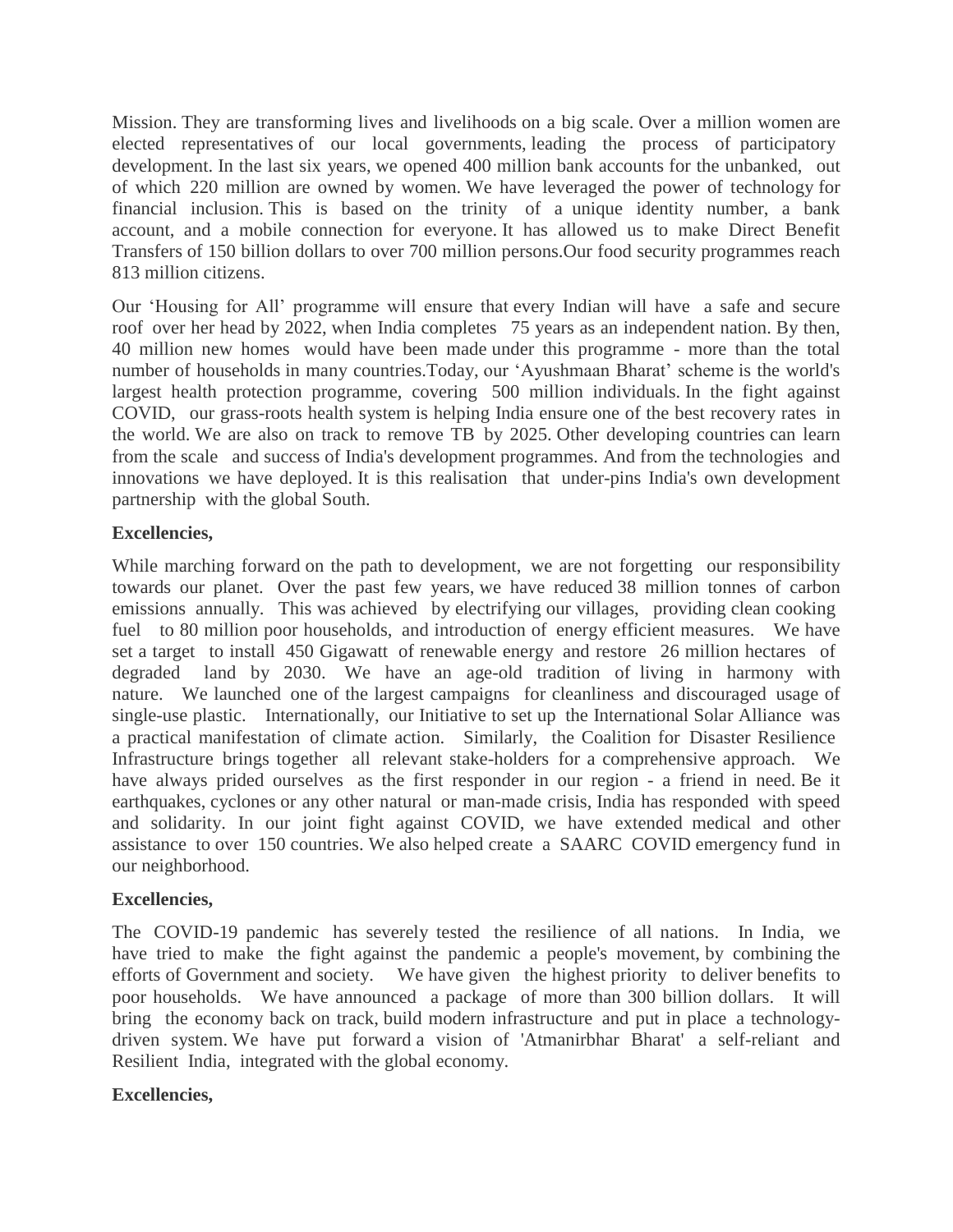India firmly believes that the path to achieve sustainable peace and prosperity is through multilateralism. As children of planet Earth, we must join hands to address our common challenges and achieve our common goals. However, multilateralism needs to represent the reality of the contemporary world. Only reformed multilateralism with a reformed United Nations at its center can meet the aspirations of humanity. Today, while celebrating 75 years of the United Nations, let us pledge to reform the global multilateral system. To enhance its relevance, to improve its effectiveness, and to make it the basis of a new type of humancentric globalisation. The United Nations was originally born from the furies of the Second World War. Today, the fury of the pandemic provides the context for its rebirth and reform. Let us not lose this chance.

#### **Excellencies,**

India has been elected to the United Nations Security Council at this very important time. With our deep commitment to maintaining global harmony, to improving socio-economic equity , and to preserving nature's balance, India will play its role in full support of the UN agenda.

Namaskar.

Thank you.

\*\*\*\*

**كلمة رئيس الوزراء في المجلس االقتصادي واالجتماعي بمناسبة إحياء الذكرى السنوية الخامسة والسبعين إلنشاء األمم المتحدة**

تاريخ النشر: 17 يوليو 2020

**أصحاب المعالي،**

**السيدات والسادة،**

نحتفل هذا العام بالذكرى 75 لتأسيس الأمم المتحدة. إنها مناسبة للاعتراف بإسهامات الأمم المتحدة العديدة في التقدم البشري. كما أنها فرصة لتقييم دور الأمم المتحدة وأهميتها في عالم اليوم وصياغة مستقبل أفضل لها.

**أصحاب المعالي،**

كانت الهند من بين الخمسين من الأعضاء المؤسسين للأمم المتحدة مباشرة بعد الحرب العالمية الثانية. لقد تغير الكثير منذ ذلك الحين. تضم الأمم المتحدة اليوم 193 دولة عضو. إلى جانب عضويتها، نمت التوقعات من المنظمة أيضًا. وفي الوقت نفسه، تواجه تعددية الأطراف العديد من التحديات اليوم.

### **أصحاب المعالي والسعادة،**

منذ البداية، دعمت الهند بنشاط عمل الأمم المتحدة الإنمائي والمجلس الاقتصادي والاجتماعي. أول رئيس للمجلس الاقتصادي والاجتماعي كان هنديًا. كما ساهمت الهند في تشكيل جدول أعمال المجلس الاقتصادي والاجتماعي، بما في ذلك أهداف التنمية المستدامة. واليوم، من خلال جهودنا المحلية، نلعب مرة أخرى دورًا بارزًا في تحقيق أجندة 2030 وأهداف النتمية المستدامة. كما ندعم البلدان النامية الأخرى في تحقيق أهداف التنمية المستدامة.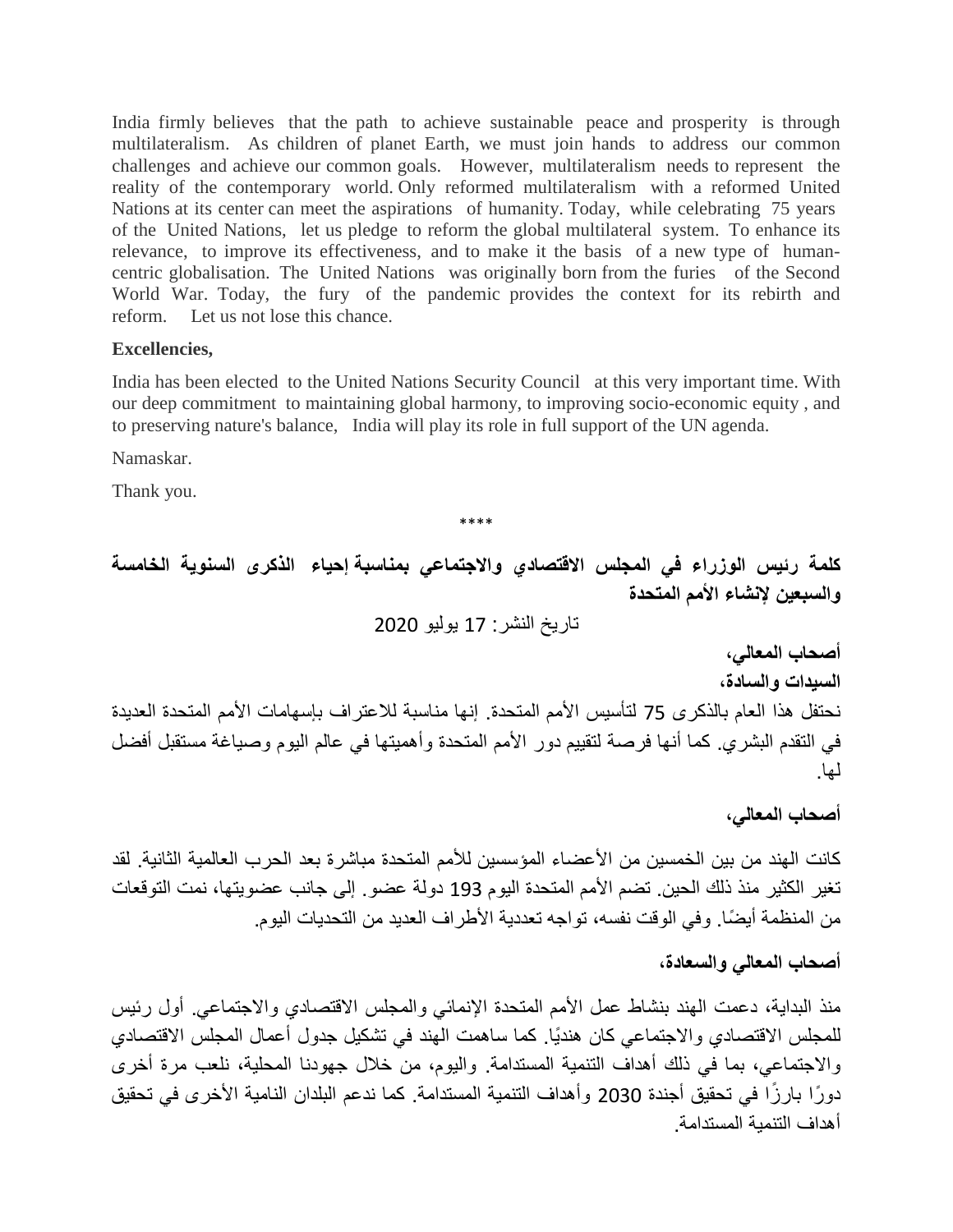**أصحاب المعالي والسعادة،**

الهند هي موطن لسدس البشرية. نحن نعى وزننا ومسؤوليتنا. نحن نعلم أنه إذا نجحت الهند في تحقيق أهدافها الإنمائية، فسوف تقطع شوطا طويلا في تحقيق الأهداف العالمية. وهكذا اتخذنا نهج "المجتمع بأكمله" - من خلال إشراك دولنا وحكوماتنا المحلية والمجتمع المدني والمجتمعات المحلية وشعبنا.

شعارنا هو " Sabka Vishwas ،Sabka Vikaas ،Sabka Saath" - يعني "معًا، لنمو الجميع، بثقة الجميع". وهذا ينسجم مع مبدأ SDG الأساسي المتمثل في عدم ترك أحد وراءه. سواء أكان ذلك الوصول إلى التغذية أو التعليم الصحى أو الكهرباء أو الإسكان - فنحن نحرز تقدمًا كبيرًا من خلال برامجنا الشاملة.

**أصحاب المعالي والسعادة،**

في العام الماضي، احتفلنا بمرور 150 عامًا على ميلاد والد أمتنا، المهاتما غاندي، من خلال تحقيق تغطية كاملة للصرف الصحى في ستمائة ألف قرية.

في غضون خمس سنوات، قمنا ببناء أكثر من 110 مليون مرحاض منزلي، مما أدى إلى تحسين تغطية الصرف الصحى في الريف من 38٪ إلى 100٪. برامجنا التوعوية الضخمة تعمل على تمكين نسائنا. لقد حققنا التكافؤ بين الجنسين في التعليم الابتدائي والثانوي. ما يقرب من 70 مليون امر أة في المناطق الر يفية في الهند هي جزء من مجموعات المساعدة الذاتية في إطار مهمة كسب العيش. إنهم يحولون الحياة وسبل العيش على نطاق واسع. يتم انتخاب أكثر من مليون امرأة ممثلات لحكوماتنا المحلية، مما يقود عملية التنمية التشاركية. في السنوات الست الماضية، فتحنا 400 مليون حساب مصرفي لغير حاملي حساب بنكي، من بينها 220 مليون مملوكة للنساء. لقد استفدنا من قوة التكنولوجيا للإدماج المالي. ويستند هذا إلى ثالوث رقم هوية فريد وحساب مصرفي واتصال محمول للجميع. لقد سمح لنا بإجراء تحويلات المنافع المباشرة من 150 مليار دولار لأكثر من 700 مليون شخص، وتصل برامجنا للأمن الغذائي إلى 813 مليون مواطن.

سيضمن برنامج "الإسكان للجميع" أن يكون لكل هندية سقف آمن ومأمون فوق رأسها بحلول عام 2022، عندما تكمل الهند 75 عامًا كدولة مستقلة. بحلول ذلك الوقت، كان سيتم بناء 40 مليون منزل جديد في إطار هذا البرنامج - أكثر من العدد الإجمالي للأسر في العديد من البلدان. في مكافحة COVID، يساعد نظامنا الصحى الشعبي الهند على ضمان أحد أفضل معدلات التعافي في العالم. كما أننا في طريقنا لإزالة مرض السل بحلول عام 2025 ٍ بمكن للبلدان النامية الأخرى أن تتعلم من حجم ونجاح برامج التنمية في الهند. ومن التقنيات والابتكارات التي قمنا بنشرها. وهذا الإدراك هو الذي يدعم الشراكة الإنمائية الخاصة بالهند مع الجنوب العالم.ً

**أصحاب المعالي والسعادة،**

بينما نسير إلى الأمام على طريق التنمية، فإننا لا ننسى مسؤوليتنا تجاه كوكبنا. على مدار السنوات القليلة الماضية، قللنا 38 مليون طن من انبعاثات الكربون سنويًا. وقد تحقق ذلك من خلال كهربة قرىنا، وتوفير